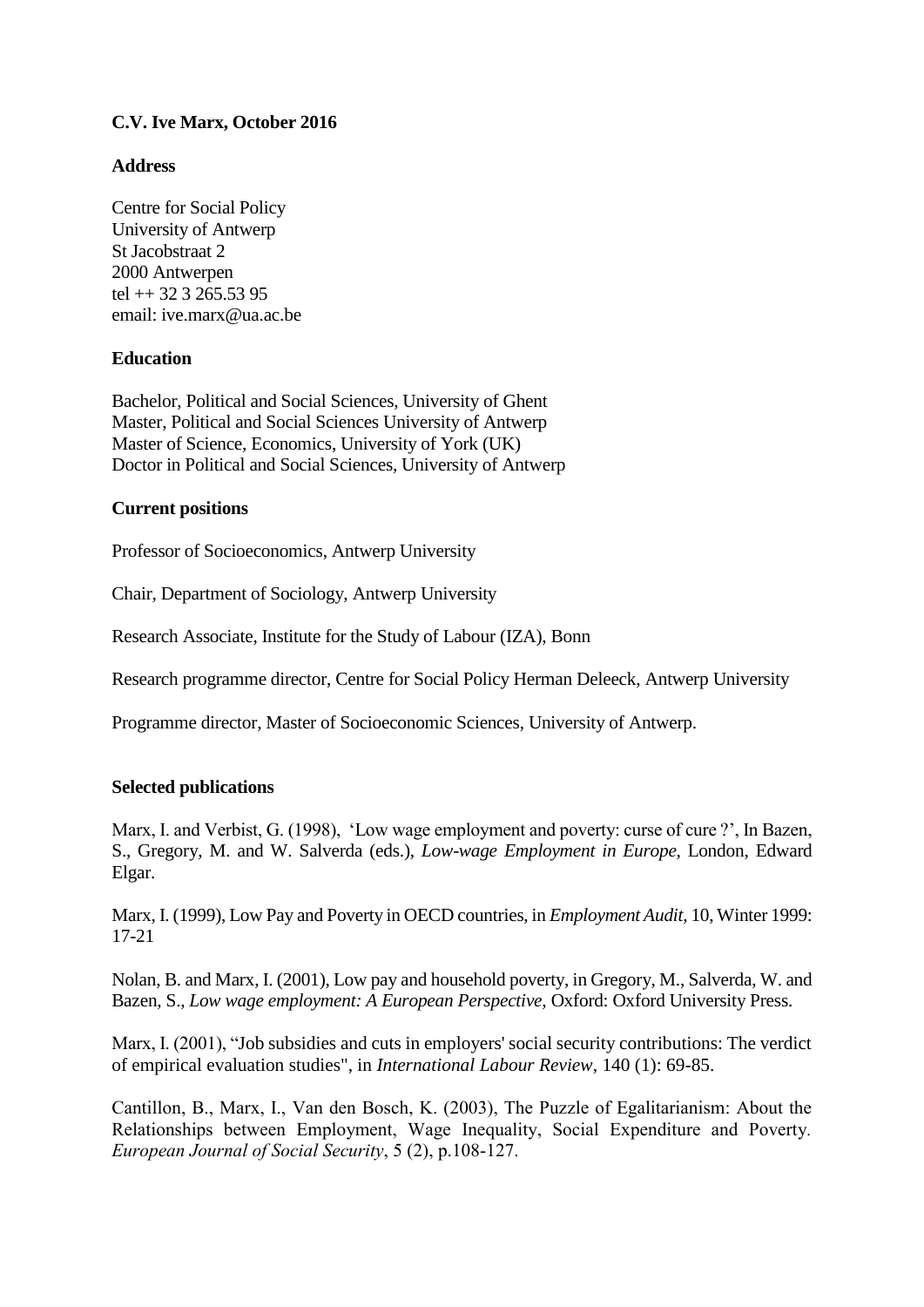Roemer, J., Aaberge, R., Colombino, U., Fritzell, J., Jenkins, S.J., Marx, I., Page, M., Pommer, E., Ruiz-Castillo, J., San Segundo, M.J., Tranaes, T., Wagner, G., Zubiro, I. (2003), 'To what extent do fiscal regimes equalize opportunities for income acquisition among citizens?', *Journal of Public Economics,* 87, p.539-565. (1.405)

Cantillon, B., Marx, I. and Van den Bosch, K. (2003), Welfare state protection, labour markets and poverty: Lessons from cross-country comparisons, in Standing, G. (ed.), *Minimum Income Schemes in Europe*. Geneva: ILO.

Marx, I. (2003), Mass joblessness, the Bismarckian model and the limits to gradual adaptation: the case of Belgium, in Standing, G. (ed.), *Minimum Income Schemes in Europe*. Geneva: ILO.

Marx, I.(2005), The Labour Demand Shift Against the Less Skilled and Minimum Income Protection, Doctoral Thesis, Universiteit Antwerpen.

Marx, I. and W. Salverda (eds.) (2005), *Low-Wage Employment in Europe: Perspectives for Improvement*. Leuven: Acco. 190p

De Lathouwer, L. and I. Marx. (2005), Low-Paid Employment, Work Incentives and Social Protection, in Marx, I. and Salverda, W. (eds. (2005), *Low-Wage Employment in Europe: Perspectives for Improvement*. Leuven: Acco. 71-81

Cantillon, B. and I. Marx (eds.) (2005), *International Co-operation in Social Security: How to Cope with Globalisation*, Antwerp-Oxford: Intersentia, 267p.

Cantillon, B. en Marx, I. (2006), 'La Nouvelle Question Sociale', in Soulet, M-H (ed.) *Chomage et solidarité: les nouwelles inégalités,* Fribourg: Academic Press Fribourg

Marx. I. (2007) 'The Dutch Miracle Revisited: The Impact of Employment Growth on Poverty", in *Journal of Social Policy*, 36 (3): 383-397.

Marx, I. (2007), Book Review "The Crisis Imperative" (Sanneke Kuipers), *Journal of European Social Policy 17 (1).*

Marx, I. (2007), A New Social Question? On M*inimum Income Protection in the Post-Industrial Era*, Amsterdam University Press/ Chicago University Press, 282p.

Marx, I. en K. Van den Bosch (2007), On poverty measurement in an Enlarged EU context: conventional and alternative approaches, *CEIES Proceedings 34*, Luxembourg: Eurostat.

Lohman, H. and I. Marx (2008)**, '**The different faces of in-work poverty across welfare state regimes', in H.J. Andrez and H. Lohmann, *The Working Poor in Europe; Employment, Poverty and Globalization*, London: Edward Elgar.

Marx, I and G. Verbist (2008) 'Combating in-work poverty in Europe: the policy options assessed' in in H.J. Andrez and H. Lohmann, *The Working Poor in Europe; Employment, Poverty and Globalization*, London: Edward Elgar.

Marx, I. and G. Verbist (2008), 'When famialism fails: the nature and causes of in-work poverty in Belgium', in in H.J. Andrez and H. Lohmann, *The Working Poor in Europe;*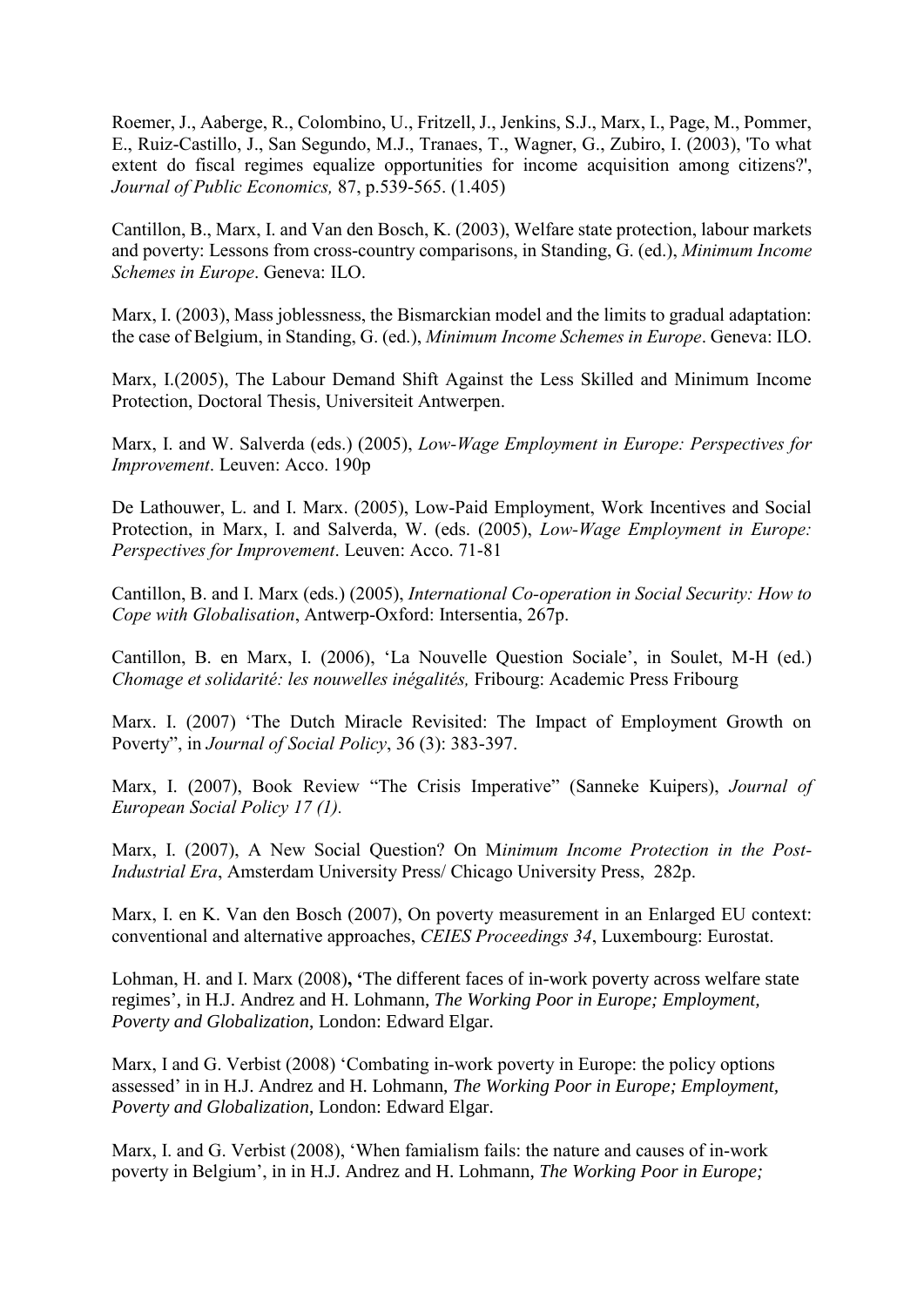*Employment, Poverty and Globalization*, London: Edward Elgar.

Nolan,B. and I.Marx (2009), 'Inequality, Poverty and Social Exclusion', in Salverda, Nolan and Smeeding, *Oxford Handbook of Economic Inequality*, Oxford: Oxford University Press.

Carpentier, S, Marx, I. & K., Van den Bosch (2008) Social Cohesion and Social Policy: Does Income Inequality Matter?, in Hooghe, M. (ed) *Theoretical Perspectives on Social Cohesion and Social Capital.* Brussels: Royal Flemish Academy of Belgium for Science and the Arts.

Marx, I. (2009): 'Belgium: a post-Bismarckian welfare state looking for a way out of 'welfare' without work' , in Schubert et al., European Welfare Systems; New York: Routledge

Marx, I. (2010), 'Minimum income protection for post-industrial labour: on the balance between incrementalism and innovation', in Kemp, P. (ed), *Social Protection for a Post-Industrial World*. Intersentia.

Hemerijck, A. and I. Marx (2010), Recalibrating Continental Welfare in Belgium and the Netherlands, forthcoming in Palier, B. (ed.), *The Politics of Reform in Continental Welfare Systems*. Amsterdam University Press/ Chicago University Press

Van Mechelen, N., Marx, I., Marchal, S., Goedemé, T. and Cantillon, B. (2010), *The evolution of social assistance and minimum wages in 25 EU countries, 2001-2009*. Antwerp: Report to the European Commission.

Van Mechelen, N, Marx, I, Goedeme, T and Marchal S (2011) 'The evolution of minimum income protection in the EU'. *CSB Working Paper* No. 10/03. Antwerp: University of Antwerp.

Van Rie, T., Marx, I. and Horemans, J. (2011). Ghent Revisited. Unemployment insurance and union membership in Belgium and the Nordic countries. *European Journal of Industrial Relations* 17(2):125-139

Corluy, V., Marx, I. en Verbist, G. (2011) 'The impact of nationality acquisition on the labour market position of migrants in Belgium', *International Journal of Comparative Sociology:52(4):350-368*

Marx, I., Vanhille, J., Verbist, G. (2012) 'Combating in-work poverty in Continental Europe: an investigation using the Belgian case', in *Journal of Social Policy 41(1):19-41*

Van Rie, T, Marx, I. (2012) 'The EU at work? The European Employment Strategy from crisis to crisis', *Journal of Common Market Studies* 50:2 (2012): 335-356

Marx, I. and Nelson, K. eds. (2012), *Minimum Income Protection in Flux*, Palgrave Macmillan.

Marx, I., Marchal, S. and B. Nolan (2012), 'Minimum income protection for workers', in Marx, I., Nelson, K. eds. (2012), *Minimum Income Protection in Flux*, Palgrave Macmillan

Marx, I., Nelson, K. 'A new dawn for minimum income protection?' in Marx, I., Nelson, K. eds. (2012), *Minimum Income Protection in Europe*, Palgrave Macmillan

Marx, I., Vandenbroucke, P. & Verbist, G. (2012) 'Will rising employment levels bring lower poverty : Regression based simulations of the Europe 2020 target' in *Journal of European Social Policy*, December 22 (5):472-486.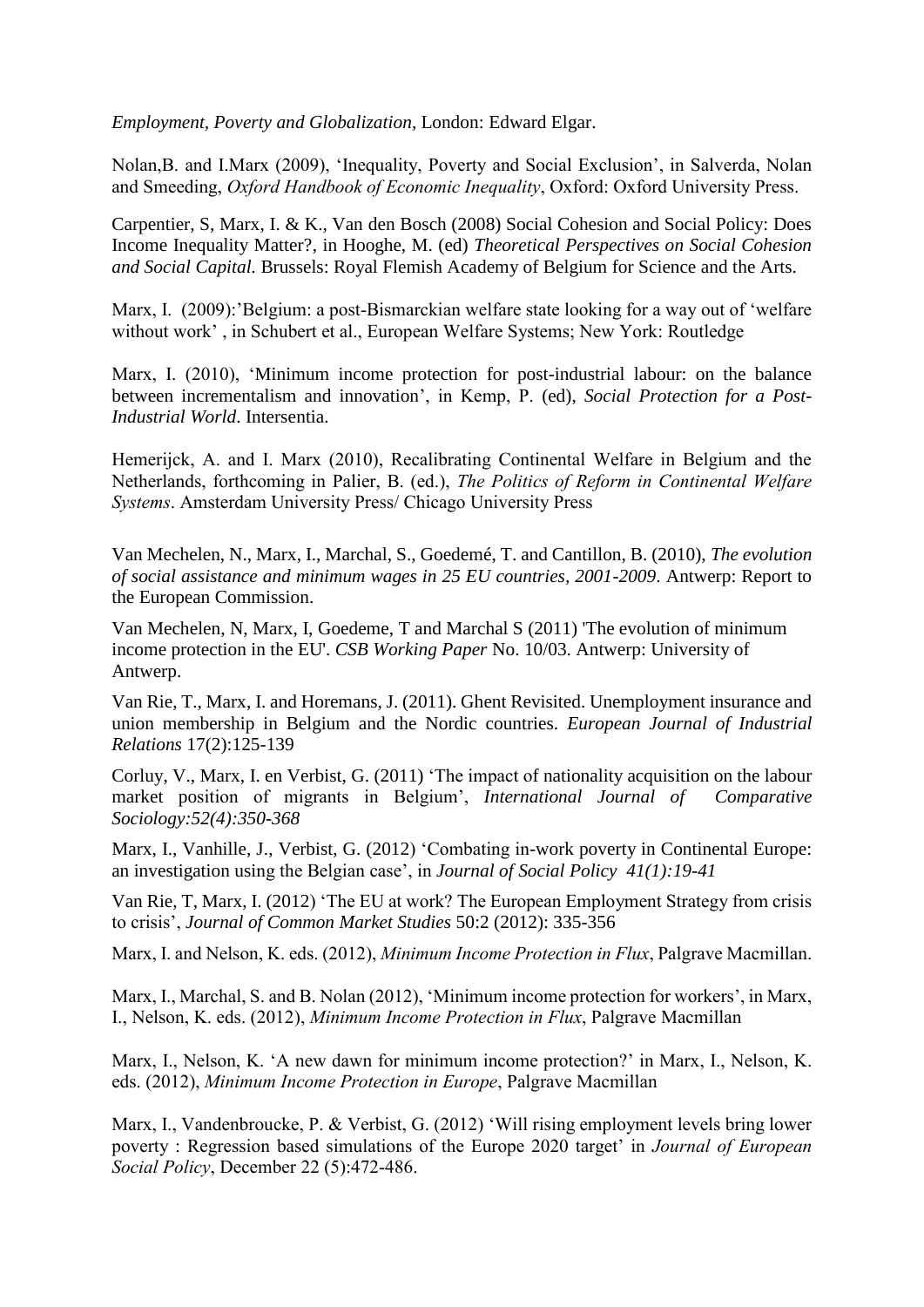Marx, I. (2013), "Why Direct Income Redistribution Matters if We Are Really Concerned with Reducing Poverty" *Intereconomics*, Vol 48, No. 6· November/December 2013

Ive Marx, Brian Nolan (2015), 'In-work poverty' in: *Reconciling work and poverty reduction : how successful are European welfare states?* / Cantillon, Bea [edit.]; Oxford University Press, 2014-p.134-156

Brian Nolan,Wiemer Salverda,Daniele Checchi, Ive Marx,Abigail McKnight,István György Tóth,Herman Werfhorst, van de. (editors) Changing inequalities and societal impacts in rich countries : thirty countries' experiences, Oxford University Press, 2014-743 p.

Wiemer Salverda,Brian Nolan,Daniele Checchi, Ive Marx,Abigail McKnight,István György Tóth,Herman Werfhorst, van de. (editors) Changing inequalities in rich countries : analytical and comparative perspectives Oxford University Press, 2014-411 p.

Wiemer Salverda, Brian Nolan,Daniele Checchi, Ive Marx,Abigail McKnight,István György Töth,Herman Werfhorst, van de., "Conclusions : inequality, impacts, and policies", in *Changing inequalities and societal impacts in rich countries : analytical and comparative perspectives* / Salverda, Wiemer (ed.) Oxford University Press, 2014-p.328-349

Ive Marx,Gerlinde Verbist. "The policy response : boosting employment and social investment" in *Changing Inequalities and societal impacts in rich countries : analytical and comparative perspectives* / Salverda, Wiemer [edit.]; Oxford University Press, 2014-p.265-293

Ive Marx,Tim Van Rie. "The policy response to inequality : redistributing income", in *Changing inequalities and societal impacts in rich countries : analytical and comparative perspectives* / Salverda, Wiemer [edit.]; e.a. Oxford University Press, 2014-p.239-264

Brian Nolan,Wiemer Salverda,Daniele Checci, Ive Marx,Abigail McKnight,István György Töth. "Conclusions : learning from diversity about increasing inequality, its impacts and responses?", in *Changing inequalities and societal impacts in rich countries : thirty countries' experiences* / Nolan, Brian [edit.]; Oxford University Press, 2014-p.718-734

Tim Van Rie, Ive Marx. "Belgium : when growing background inequalities meet resilient institutions", in *Changing inequalities and societal impacts in rich countries : thirty countries' experiences* / Nolan, Brian [edit.]; Oxford University Press, 2014-p.126-151

Ive Marx, Brian Nolan, Javier Olivera. "The welfare state and anti-poverty policy" *Handbook on income distribution* : volume 2A / Atkinson, Anthony B. and François Bourguignon [edit.]; et al., Amsterdam Elsevier, 2014-p.2063-2139

Sarah Marchal, Ive Marx,Natascha Van Mechelen "The great wake-up call? Social citizenship and minimum income provisions in Europe in times of crisis", in *Journal of social policy*, 43:2(2014)p.247-267

Ive Marx,Dieter Vandelannoote. "Car on donnera à celui qui a (et il sera dans l'abondance) : le système belge des titres services", in *Revue belge de sécurité sociale*-ISSN0771-1530- :2(2014)p.189-211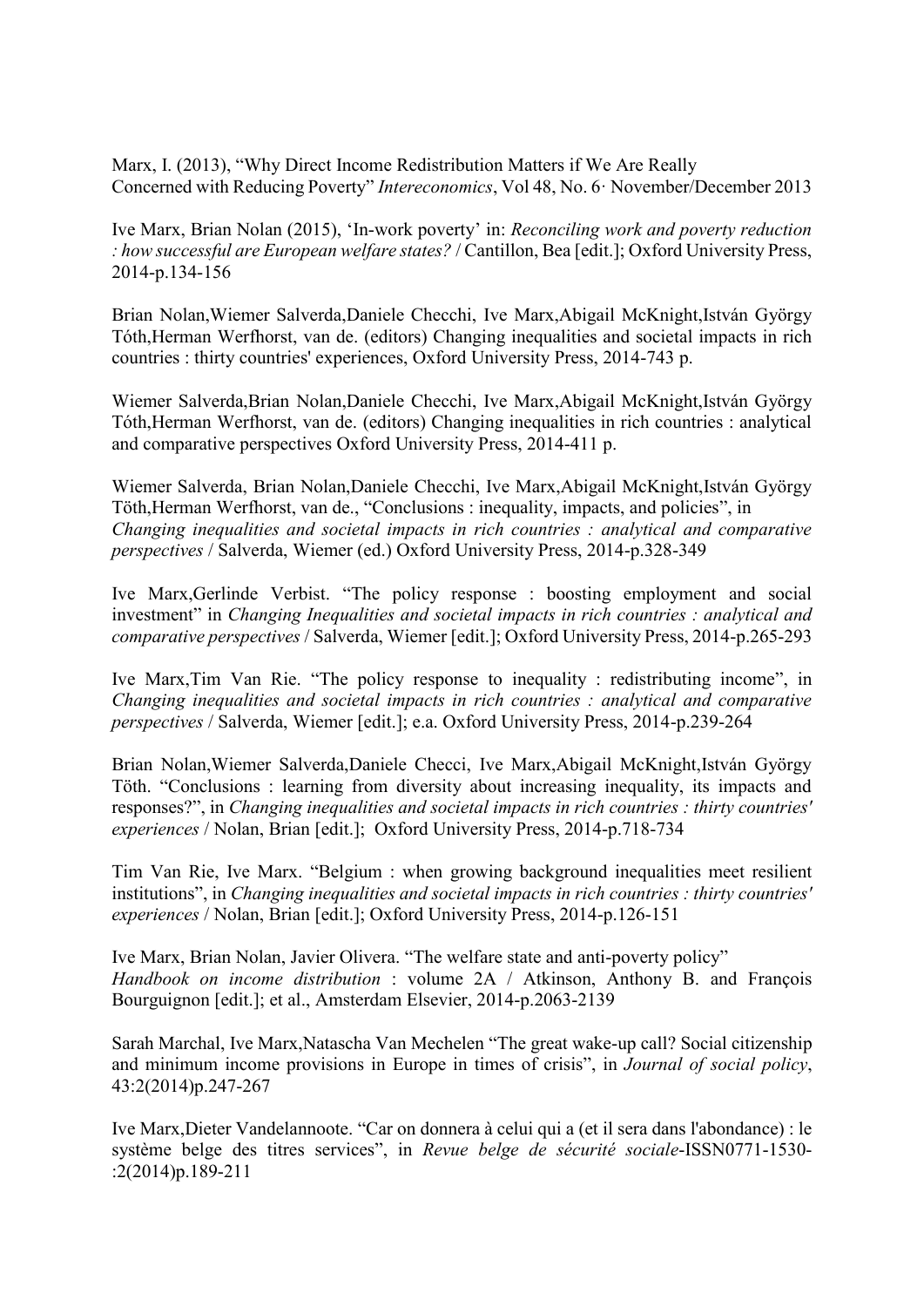Marx, I. and D. Vandelannoote (2015), "Matthew Runs Amok: The Belgian Service Voucher Scheme", in Charbonnier and Morel, Palgrave Macmillan UK

Horemans, J., Marx, I. and B. Nolan (2016), "Hanging in, but only just: part-time employment and in-work poverty throughout the crisis", *IZA Journal of European Labor Studies* (2016) 5:5 DOI 10.1186/s40174-016-0053-6

Marchal, S., Marx, I and N. Van Mechelen (2016), "Minimum income protection in the austerity tide", *IZA Journal of European Labor Studies* (2016) 5:4 DOI 10.1186/s40174-016- 0052-7

Kuypers, S. and I. Marx (2016), "Social concertation and middle-class stability in Belgium", in D. Vaughan-Whitehead, *Europe's Disappearing Middle Class ?: Evidence from the World of Work*, Edward Elgar Publishing.

Marx, I, Salanauskaite, L. and G. Verbist (2016), "For the poor, but not only the poor: on the optimal design of redistributive policy", in: *Social Forces* 95 (1), 1-24.

Marchal, S. and I. Marx (2016), "Stemming the tide: What have EU countries and the US done to support low-wage workers in an era of downward wage pressures?" forthcoming in *Journal of European Social Policy*

Raz-Yurevitch, L. and I. Marx (2016), " What Does State-Subsidized Outsourcing of Domestic Work do for Women's Employment? The Belgian Service Voucher Scheme", forthcoming in *Journal of European Social Policy*

Horemans, J. & I. Marx (2017), Lone parents: the pre-distribution angle, forthcoming in *The Triple Bind of Single-Parent Families: Resources, employment, and policies to improve wellbeing* Edited by Laurie C. Maldonado & Rense Nieuwenhuis, *Policy Press*

Kenworthy, L. and I. Marx (2017), The Working Poor in the US, in Lohmann, H. and Marx, I. *Handbook of Research on In-Work Poverty*, Edward Elgar

Marchal, S., Marx, I. and Verbist (2017), Policy options for the Working Poor, in in Lohmann, H. and Marx, I. *Handbook of Research on In-Work Poverty*, Edward Elgar

Marx. I and G. Verbist (2017), The Belgian Middle Class, in B. Nolan (ed). *The Middle Class in the Rich World*, Oxford: Oxford University Press

#### **Scientific consultancy**

Policy and Perspective Group, European Commission; DG Employment and Social Affairs, European Commission; OECD, Income Distribution Project; OECD, LEEDS Programme; OECD, Economics Department; World Bank Project Social Policy, Poverty Reduction and the Life Cycle; ILO, Working Group on Social Indicators ; Social Services in Europe Project, (London School of Economics); Scientific Council Government Policy (WRR), Netherlands; Belgian Ministries of Social Security, Employment, and Social Integration, Flemish Regional Government; UNDP; Eurofound; Sociaal & Cultureel Planbureau (Netherlands)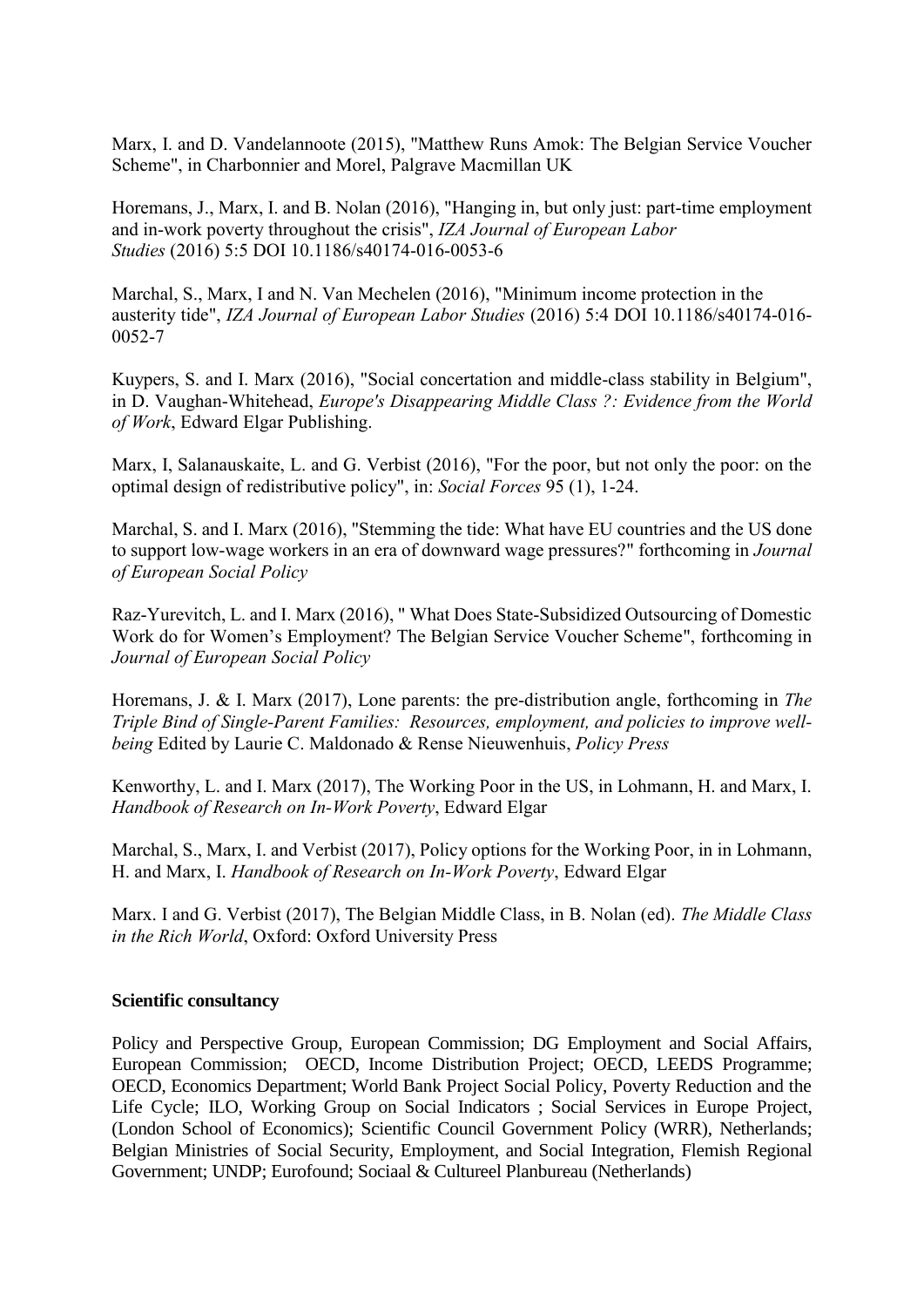## **External funding**

In June 2015 I have 1.6 Million Euro in external funding as main supervisor, and another 600.000 Euro as co-supervisor, from a variety of sources including the European Commission, the ILO, the Belgian Federal Science Ministry, the Flemish Fund for Scientific Research, the National Bank of Belgium, etc.

## **Ph Supervising**

Completed PhD's under my supervision: Natascha Van Mechelen, Vincent Corluy, Jeroen Horemans.

Ongoing PhD's under my supervision: Sarah Marchal, Sarah Kuypers, Dieter Vandelannoote, Dries Lens

## **Editorial boards**

European Policy Analysis, Tijdschrift voor Arbeidsvraagstukken, Tijdschrift voor Sociologie, Belgisch Tijdschrift voor Sociale Zekerheid/Revue Belge de Sécurité Sociale

## **Refereeing**

American Political Science Review, American Sociological Review, Socio-Economic Review, Journal of European Social Policy, Journal of Social Policy, European Sociological Review, European Societies, International Migration Review, International Migration, Economic and Social Review, Acta Politica, Governance, Journal of Common Market Studies, European Journal of Political Research, International Journal of Social Welfare, Review of Income and Wealth, i.a.

#### **Project refereeing**

European Commission; Economic and Social Research Council (UK); Luxembourg Science Fund; Nuffield Foundation; Rowntree Foundation; Swedish Research Council (FORTE)

#### **Participation in international networks/projects**

- European Low Wage Research Network (Lower), European Commission (FP4/5/6), 1995-2008

- 1996-2000: associated expert

- 2000-2004, Belgian network member

- 2004-2008: joint coordinator

- EQUALSOC, EU Network of Excellence funded under FP6 , 2006-2010

- network member

- policy and dissemination committee member

-project coordinator joint TRALEG/EQUALSOC group on Minimum Income Protection and the Active Welfare State

- Reform in Bismarckian Welfare States, coordinated by Bruno Palier, CEVIPOF, Sciences Po, Paris.

- 'Working Poor in Europe', project coordinated by HJ Andrez and H. Lohmann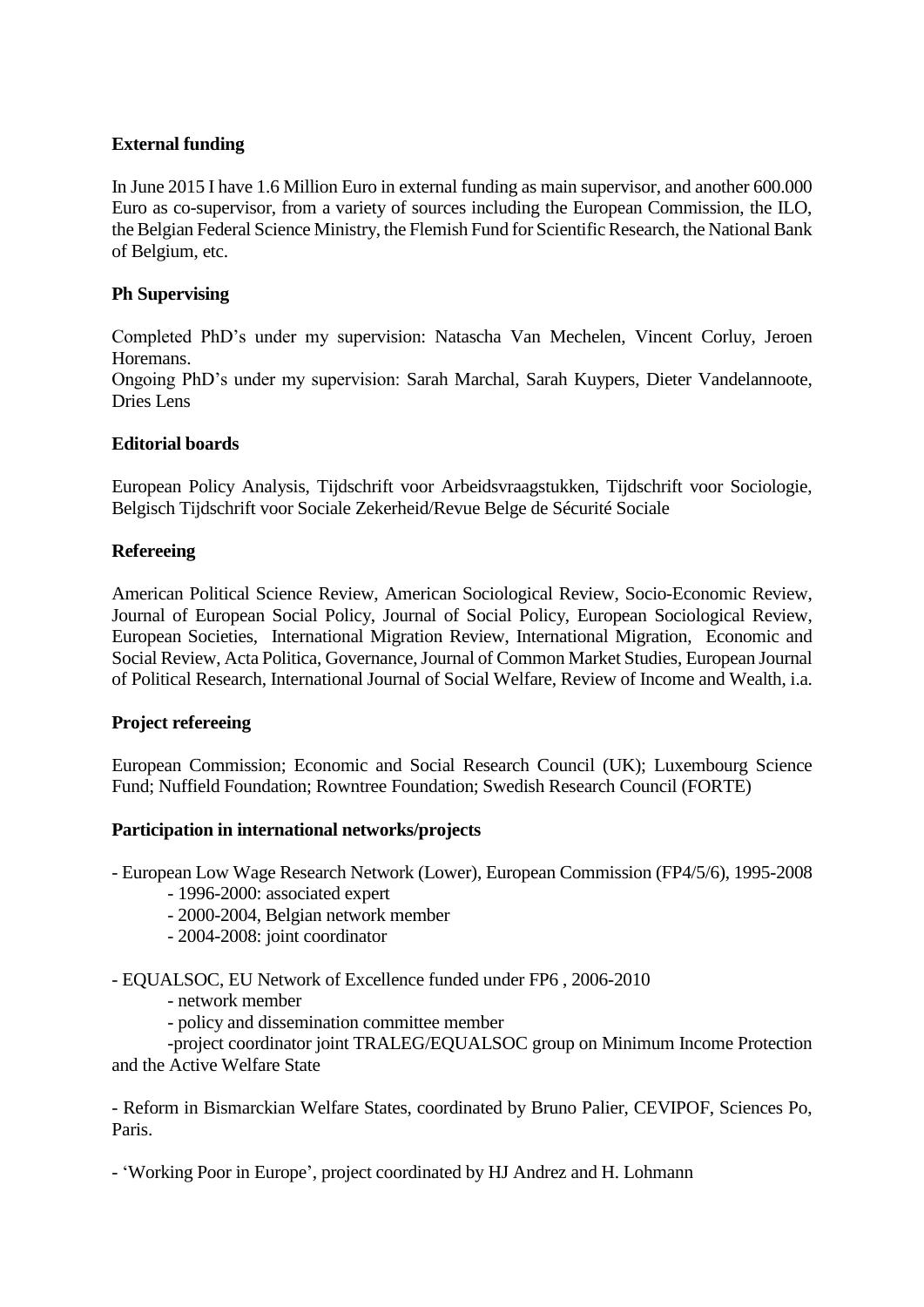- GINI: EU FP7 Project on The consequences of income inequality, 2010-2013:

- joint coordinator
- coordinator of the policy work package

- IMPROVE, EU FP7 Project Poverty Reduction in Europe, Social Policy and Innovation 2012- 2016

- core partner
- work package coordinator

- ILO-EC Project 'Long-term trends in the world of work and effects on the middle class'; 2014- 2015

- ILO-EC Project on Social Dialogue'; 2016-2017

- INET Project on the middle class, coordinated by Brian Nolan, Oxford U.

## **(Co-) organizer scientific meetings**

- Lower Conference, 'Combining Work, Home and Education' Braga, 2001
- Lower Conference 'Policies for Low Wage Workers', Antwerp, June 2004
- ESPANET Conference Fribourg September 2006
- Lower Workshop on Migration Research, London School of Economics, April 19-21, 2007
- Equalsoc Minimum Income Protection Indicators (MIPI) seminar, Antwerp 29 april 2009
- Equalsoc (MIPI) seminar, Mannheim 25-27 November 2009
- Equalsoc (MIPI) seminar, Stockholm June 2010.
- Joint Equalsoc (MIPI)/European Commission Policy seminar, Brussels 1 December 2010.
- GINI Policy Workshop, Antwerp 14-15 November 2011
- ESPANET Conference Edinburgh, 2013
- GINI Final Conference, Amsterdam June 2013
- SASE Mini Conference on Inequality, London School of Economics, July 2015
- SASE Mini Conference, UC Berkeley July 2016

#### **Invited talks/seminars/keynotes (selection of recent talks)**

- Seminar, ISER, University of Essex, October 2016
- Keynote, Association of Italian Labour Economists, Trento August 2016
- Seminar, Semilux, University of Luxembourg, June 2016
- Seminar, INET, University of Oxford, April 2016
- Keynote, Hong Kong University, Hong Kong, July 2015
- Seminar, Hebrew University, Jerusalem, Israel, February 2015
- Seminar CUNY Graduate Centre, NYC, January 2015
- Seminar University of Girona, January 2015
- ILO/EC Conference on long-term trends in the Middle Class, Geneva, November 2014
- WFRN Conference, NYC, USA, June 2014
- FISS Conference, Sigtuna, Zweden, June 2014
- GINI Conference, LSE, UK, March 2014
- Seminar, University of Bath, December 2013
- Keynote, Conference on Social Assistance in EU and China, Wuhan, China, November 2014